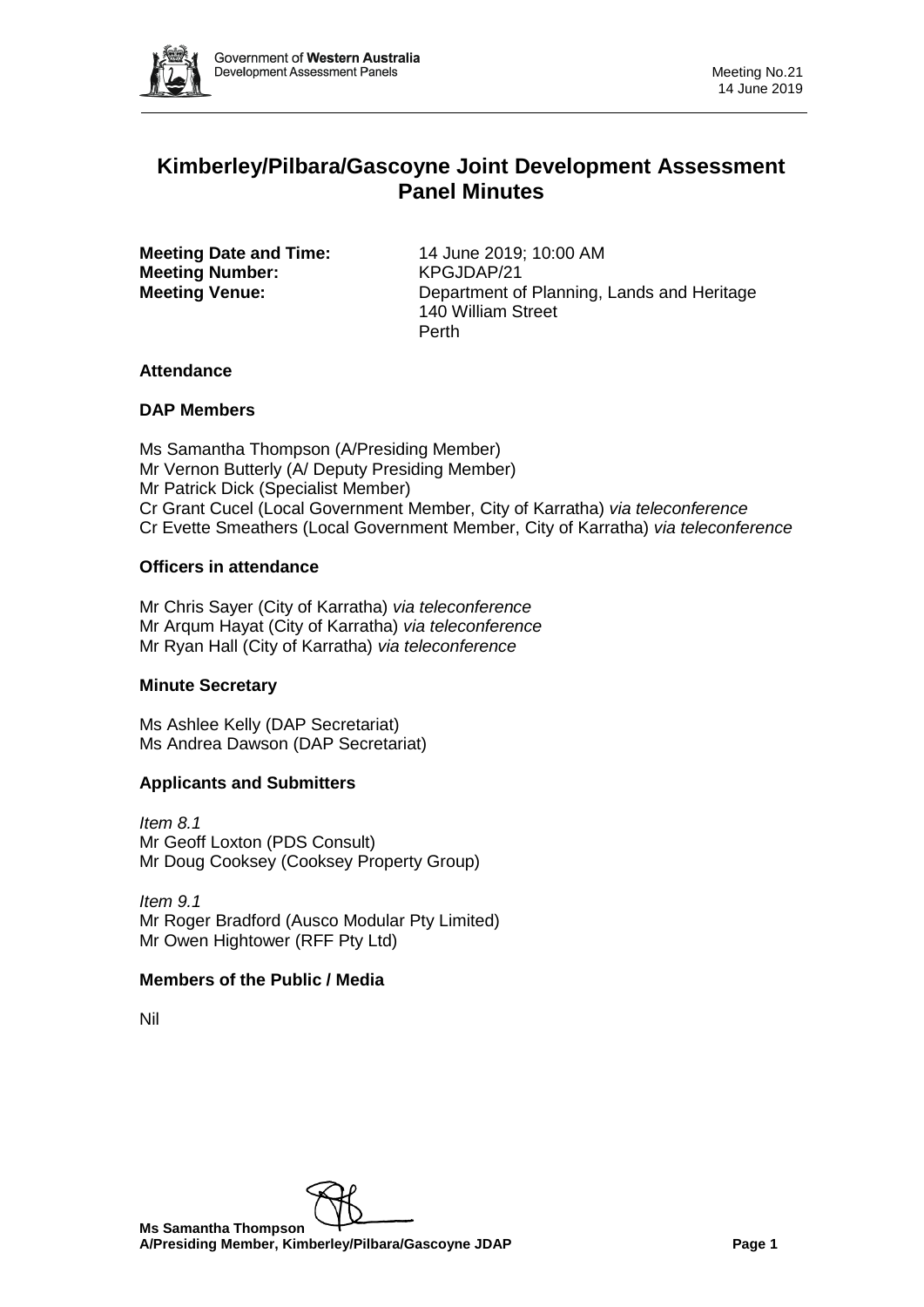

# **1. Declaration of Opening**

The A/Presiding Member declared the meeting open at 10.01am on 14 June 2019 and acknowledged the past and present traditional owners and custodians of the land on which the meeting was being held.

The A/Presiding Member announced the meeting would be run in accordance with the DAP Standing Orders 2017 under the *Planning and Development (Development Assessment Panels) Regulations 2011*.

The A/Presiding Member advised that in accordance with Section 5.16 of the DAP Standing Orders 2017 which states *'A person must not use any electronic, visual or audio recording device or instrument to record the proceedings of the DAP meeting unless the A/Presiding Member has given permission to do so.',* the meeting would not be recorded.

#### **2. Apologies**

Mr Eugene Koltasz (Presiding Member)

#### **3. Members on Leave of Absence**

Nil

#### **4. Noting of Minutes**

DAP members noted that signed minutes of previous meetings are available on the [DAP website.](https://www.dplh.wa.gov.au/about/development-assessment-panels/daps-agendas-and-minutes)

#### **5. Declaration of Due Consideration**

All members declared that they had duly considered the documents.

#### **6. Disclosure of Interests**

DAP Member, Ms Samantha Thompson, declared an Impartiality Interest in Item 9.1 as director and shareholder of Taylor Burrell Barnett. TBB was engaged by the City of Karratha to prepare Amendment No. 39 in 2016. This contract has now ended, and the application will be considered based on the applicable planning framework.

In accordance with section 6.2 and 6.3 of the DAP Standing Orders 2017, the A/Deputy Presiding Member determined that the member listed above, who had disclosed an Impartiality interest, was permitted to participate in the discussion and voting on the items.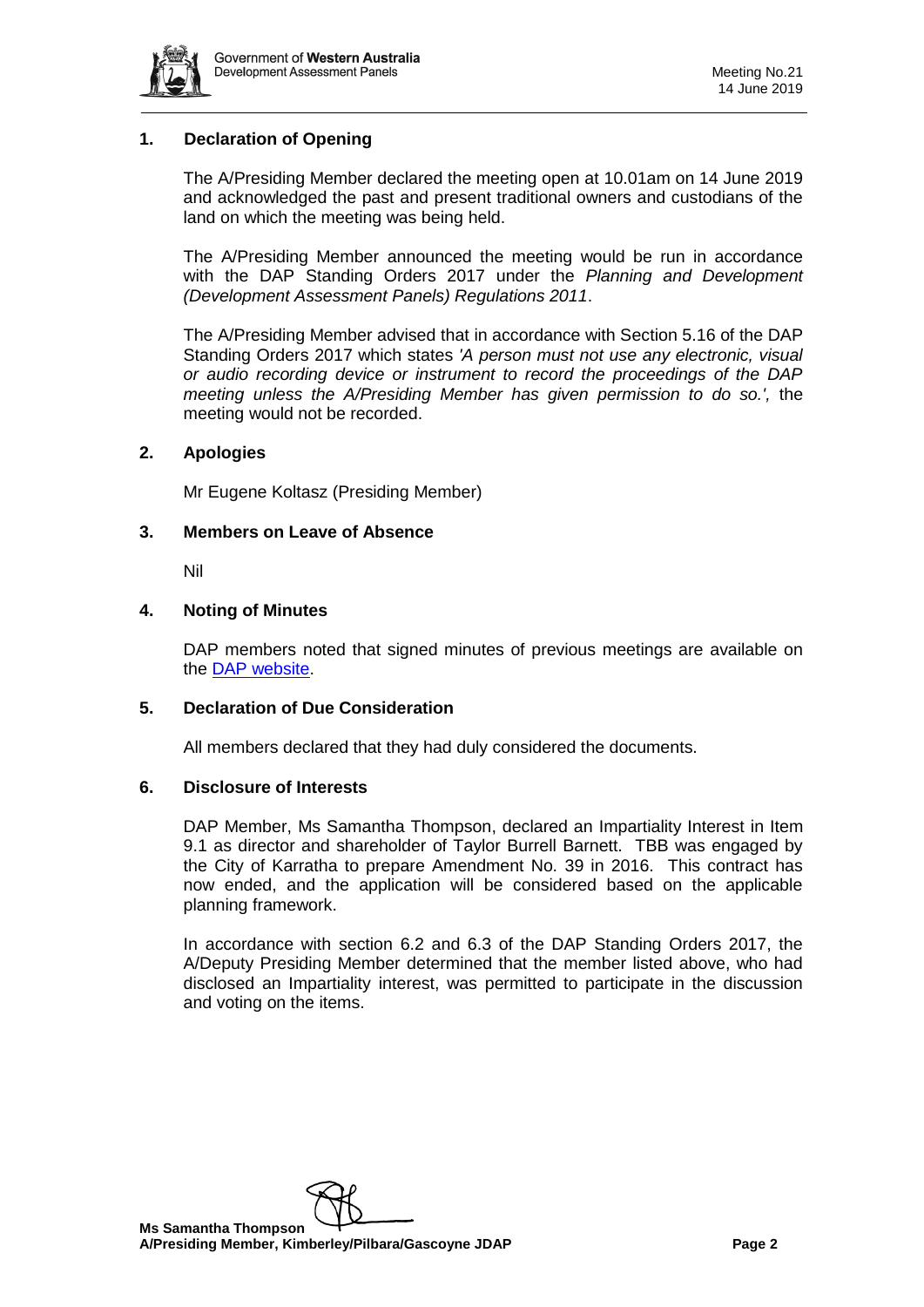

### **7. Deputations and Presentations**

- **7.1** Mr Geoff Loxton (PDS Consult) responded to questions from the panel for Item 8.1.
- **7.2** Mr Chris Sayer (City of Karratha) responded to questions from the panel for Item 8.1
- **7.3** Mr Ryan Hall (City of Karratha) responded to questions from the panel for Item 8.1.

**The presentation at Item 8.1 was heard prior to the application at Item No. 9.1.**

- **7.4** Mr Owen Hightower (RFF Pty Ltd) addressed the DAP in support of the application at Item No. 9.1 and responded to questions from the panel.
- **7.5** Mr Roger Bradford (Ausco Modular Pty Limited) responded to questions from the panel for Item 9.1
- **7.6** Mr Ryan Hall (City of Karratha) addressed the DAP in relation to the application at Item No. 9.1 and responded to questions from the panel.

#### **8. Form 1 – Responsible Authority Reports – DAP Application**

| 8.1 | <b>Property Location:</b> | Lot 1500 (Proposed Lot 104) Bathgate Road,<br>Nickol |
|-----|---------------------------|------------------------------------------------------|
|     | Development Description:  | Shopping Centre, convenience store and fast          |
|     |                           | food drive-thru (Tambrey Village)                    |
|     | Applicant:                | <b>Property Development Solutions</b>                |
|     | Owner:                    | <b>Western Australian Land Authority</b>             |
|     | Responsible Authority:    | City of Karratha                                     |
|     | DAP File No:              | DAP/19/01598                                         |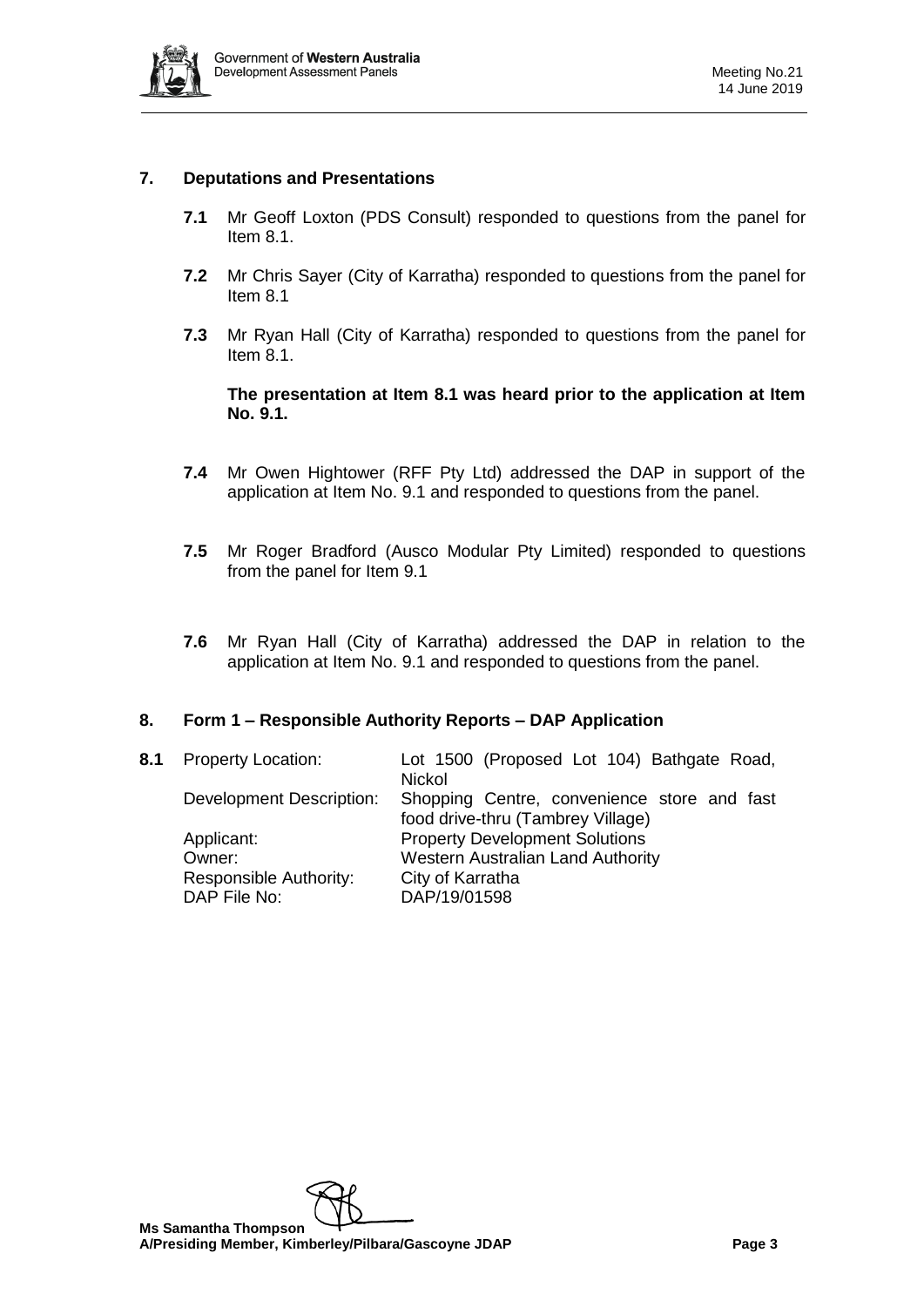

# **REPORT RECOMMENDATION**

**Moved by: Cr Grant Cucel Seconded by: Mr Vernon Butterly** 

*With the agreement of the mover and seconder the following amendments were made to the report recommendation;* 

- *(i) That a new Condition 1, a new Condition 14 and a new condition 15 be added and the conditions be renumbered accordingly.*
- *(ii) That a new advice note c) and a new advice note d) be added.*

**REASON:** To provide certainty to applicant and City of Karratha in the implementation of elements of the Project.

That the Kimberley, Pilbara, Gascoyne JDAP resolves to:

1. **Approve** DAP Application reference DAP/19/01598 and accompanying plans:

Proposed Site Plan: DWG No.DA01: Revision C – Dated 29/05/19 Proposed Shopping Centre Floor Plan: DWG No.DA02: Revision A – Dated 29/03/19 Proposed Elevations: DWG No.DA03: Revision A – Dated 29/03/19 Proposed Service Station Plans and Elevs: DWG No.DA04: Revision B – Dated 29/05/19 Proposed Signage plan & Elevations: Drawing No.DA05: Revision A – Dated 29/03/19 HJ Karratha WA: DA01 Site & Signage Location Plan: Revision 4 – Dated Jan 2019 HJ Karratha WA: DA02 Ground Floor Plan: Revision 3 – Dated Jan 2019 HJ Karratha WA: DA03 Elevations 1 of 3: Revision 4 – Dated Jan 2019 HJ Karratha WA: DA04 Elevations 2 of 3: Revision 2 – Dated Jan 2019 HJ Karratha WA: DA05 Elevation 3 of 3: Revision 2 – Dated Jan 2019 HJ Karratha WA: DA06 Signage Details 1: Revision 1 – Dated Jan 2019 HJ Karratha WA: DA07 Signage Details 2: Revision 1 – Dated Jan 2019 HJ Karratha WA: DA08 Order Station Details: Revision 1 – Dated Jan 2019 HJ Karratha WA: DA09 Landscape Plan: Revision 1 – Dated Jan 2019 HJ Karratha WA: DA10 External Finishes Schedule: Revision 1 – Dated Jan 2019

in accordance with Clause 68 of Schedule 2 (Deemed Provisions) of the *Planning and Development (Local Planning Schemes) Regulations 2015*, and the provisions of the City of Karratha Local Planning Scheme No. 8, subject to the following conditions: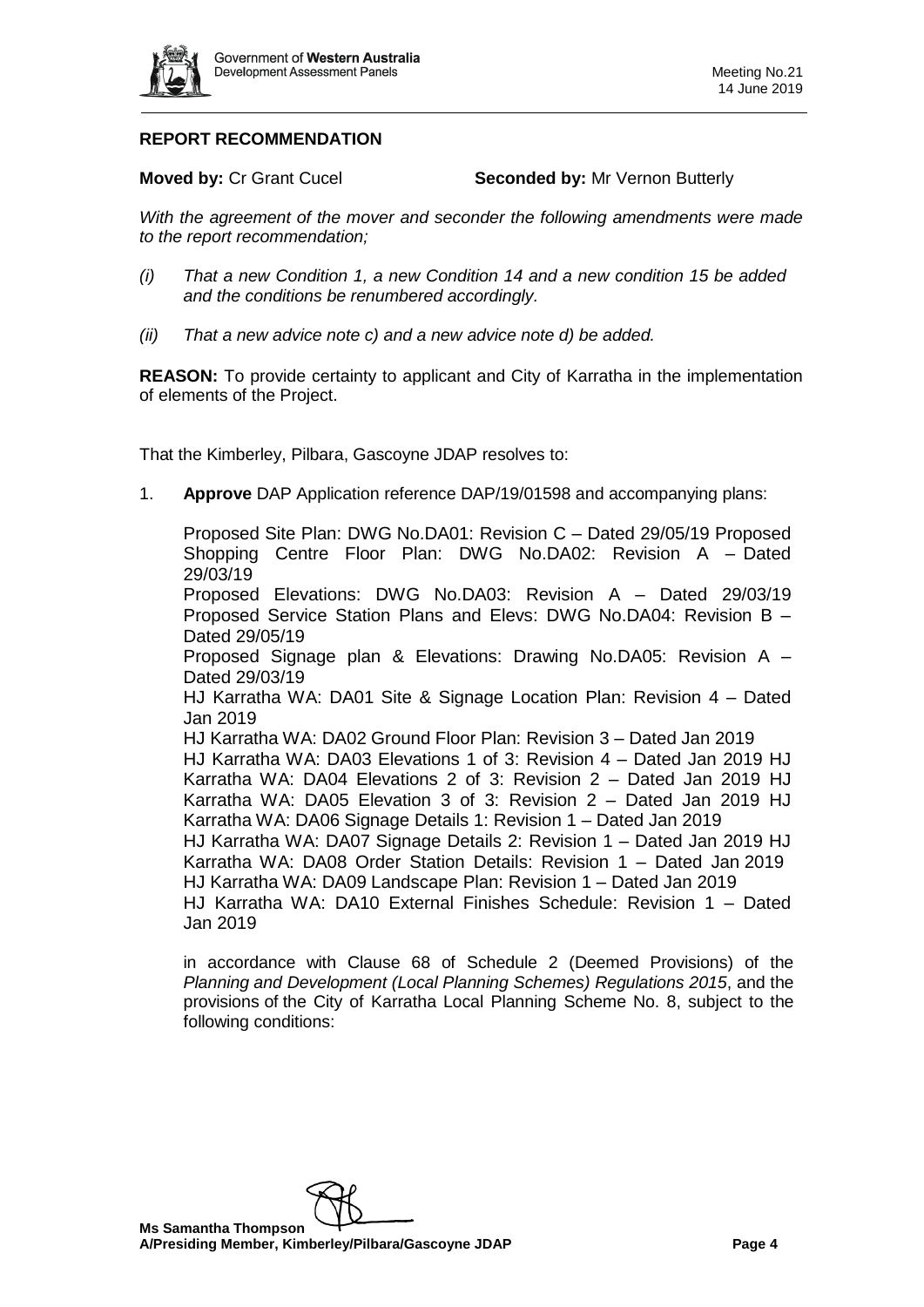

# **Conditions**

- 1. This decision constitutes development approval only and is valid for a period of two years from the date of approval. If the subject development is not substantially commenced within the two-year period, the approval shall lapse and be of no further effect.
- 2. Prior to the development becoming operational, Cockatoo Road being constructed to the satisfaction of the City of Karratha.
- 3. Prior to the development becoming operational all parking, vehicle access and manoeuvring areas are to be sealed, line marked, kerbed, drained and thereafter maintained to the satisfaction of the City of Karratha.
- 4. Prior to works beginning on site detailed plans outlining vehicle access at the Bathgate Road crossover entry are to be submitted to and approved by the City of Karratha.
- 5. Prior to construction of accessible parking bays on site, revised plans of these parking bays shall be submitted to and approved by the City of Karratha.
- 6. Prior to earthworks beginning on site a revised Stormwater Management Plan is to be submitted to and approved by the City of Karratha. The approved Stormwater Management Plan is to be implemented in accordance with the plan and drainage is to be maintained at all times the development is operational.
- 7. Prior to installation of external lighting, an External Lighting Plan is to be submitted to and approved by the City of Karratha. All external lighting is to be installed prior to the development becoming operational and thereafter be maintained in accordance with the approved External Lighting Plan.
- 8. Prior to the development becoming operational, a detailed landscape plan shall be submitted to and approved by the City of Karratha. Landscaping is to be planted and installed in accordance with the approved plan and ongoing maintenance of the landscaping within the site and the future Drainage Reserve, is to be undertaken by the proponent to the satisfaction of the City of Karratha.
- 9. Prior to installation of the monolith pylon sign marked as P1 on the approved plan: Proposed Signage Plan & Elevations: Drawing No.DA05: Revision A - Dated 29/03/19, revised plans are to be submitted to and approved by the City of Karratha.
- 10. Prior to the development becoming operational a Noise Management Plan is to be submitted to and endorsed by the City of Karratha. The Noise Management Plan is to be implemented by the proponent at all times the development is operational.
- 11. Prior to the development becoming operational an Operational Environmental Management Plan is to be submitted to and approved by the City of Karratha. The Operational Environmental Management Plan is to be implemented by

**Ms Samantha Thompson A/Presiding Member, Kimberley/Pilbara/Gascoyne JDAP Page 5**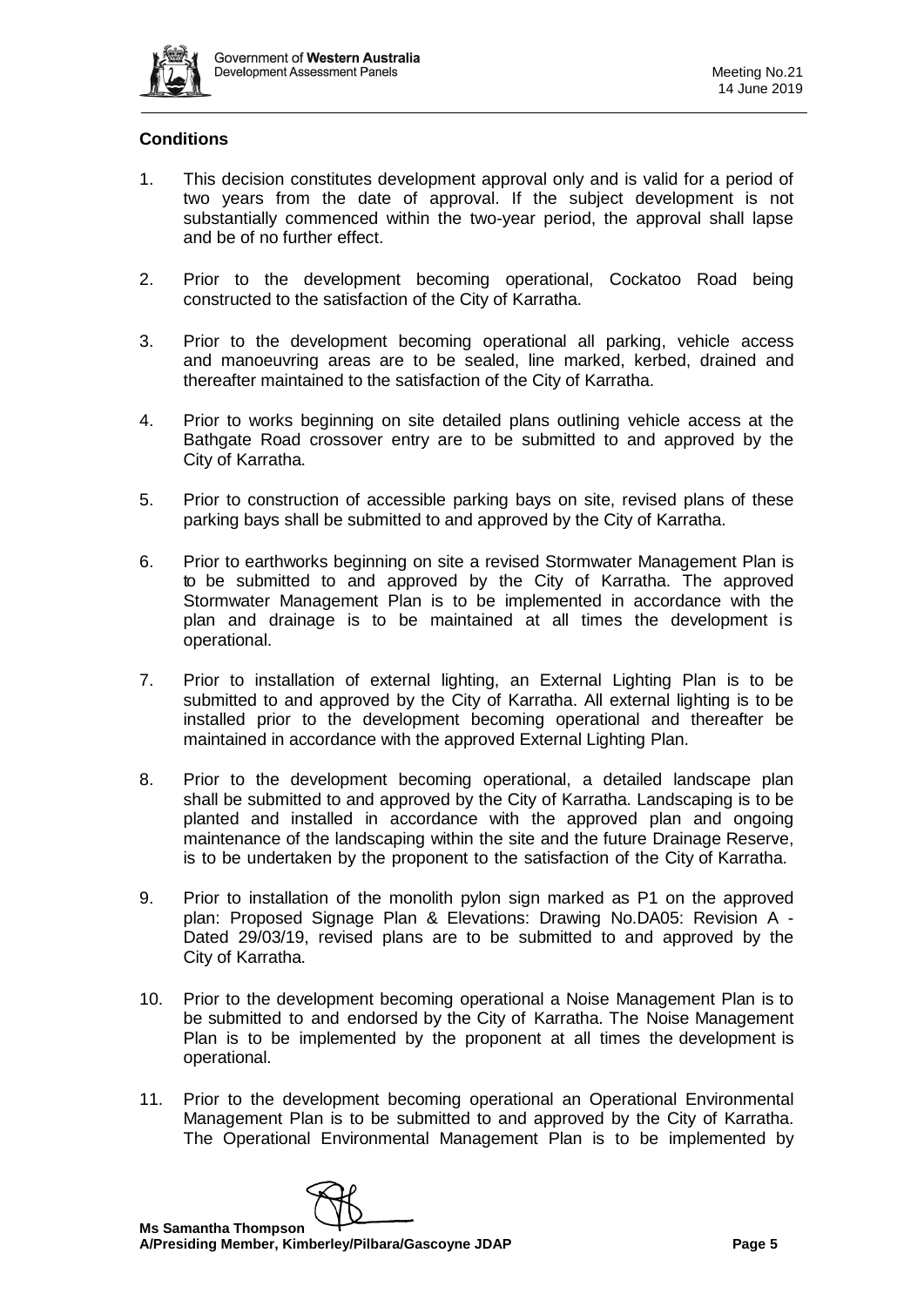

the proponent at all times the development is operational.

- 12. Prior to construction beginning on site, a Construction Environmental Management Plan is to be submitted to and approved by the City of Karratha. The Construction Environmental Management Plan is to be implemented by the proponent for the duration of the construction phase of the development.
- 13. Prior to construction of the buildings beginning on site, a detailed schedule and/or plans of external cladding materials and colours is to be submitted to and approved by the City of Karratha.
- 14. With respect to parking in the future Drainage Reserve (Lot 8001), the proponent is to enter into an appropriate agreement with the City of Karratha that allows the 49 parking bays in this location to be used by the public and requires the proponent to maintain these bays and associated landscaping.
- 15. Arrangements being made to the satisfaction of the City of Karratha to allow for vehicle and pedestrian access to be provided between the development and future approved adjoining development to the north of the site.

#### **Advice Notes**

- a) With respect to the accessible parking bays, all bays are to be designed to Australian Standard AS 2890.6.
- b) With respect to the vehicle entry from Bathgate Road, revised plans are to provide sufficient detail to show that safe traffic movement can be achieved taking into consideration variations between the levels of the site to that of the road verge.
- c) With respect to providing access to future development to the north of the site, it would be the responsibility of a future developer of the adjacent land to the north to design any connection and undertake the works at their cost.
- d) With respect to the External Lighting Plan, the plan is to include consideration and provision of the following:
	- i. External light spill from all components of the development, including potential impacts on surrounding existing residential properties, future residents of the greater Tambrey Neighbourhood Centre and traffic on nearby Dampier and Bathgate Roads. The plan is expected to provide mitigation measures where required.
	- ii. The physical form/appearance of lighting installations (e.g. light poles). It is expected the Plan provide details of all proposed external lighting installations.

**REASON:** In accordance with details contained in the Responsible Authority Report and Amending Motion.

**The Report Recommendation (as amended) was put and CARRIED UNANIMOUSLY.**

**Ms Samantha Thompson A/Presiding Member, Kimberley/Pilbara/Gascoyne JDAP Page 6**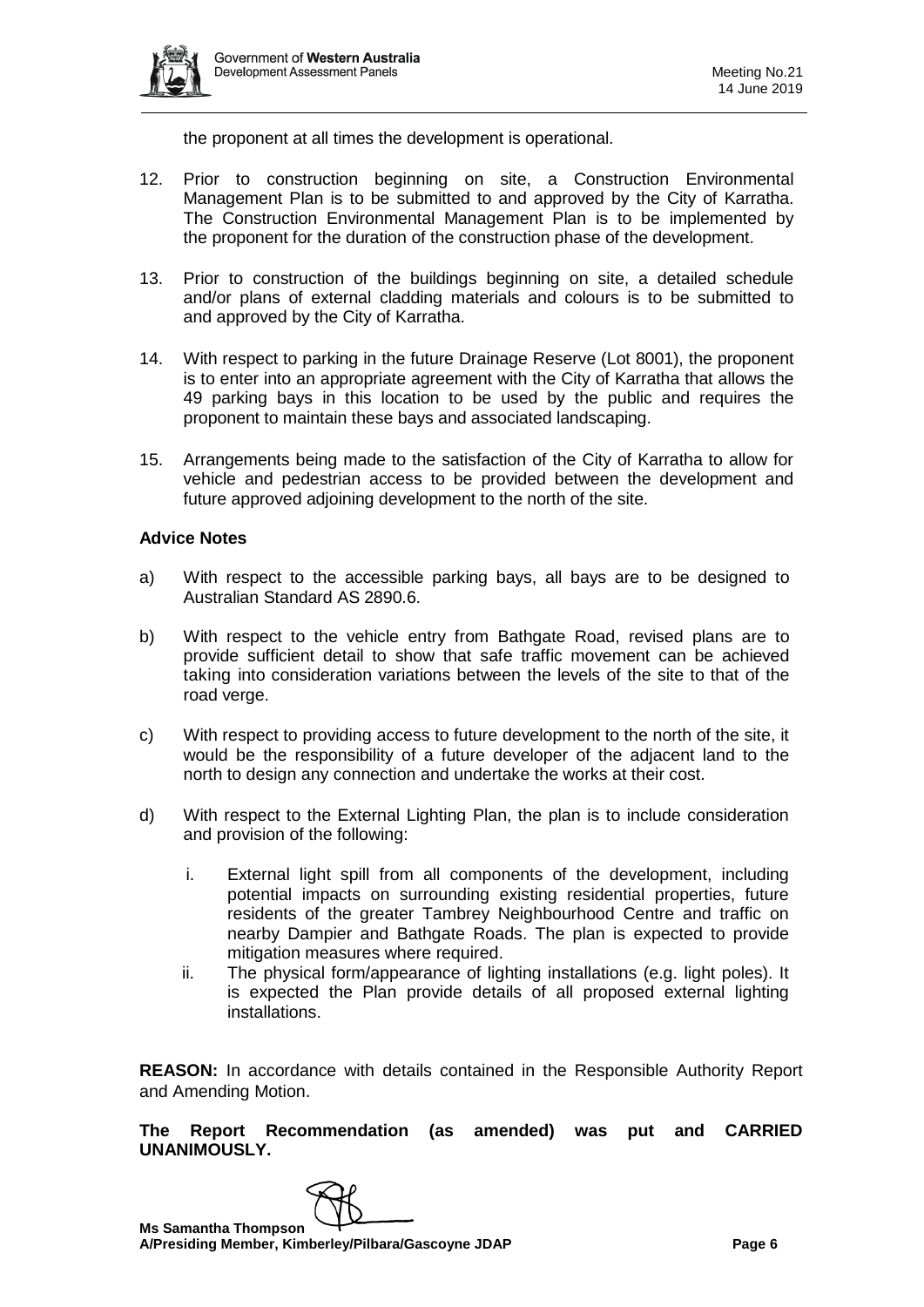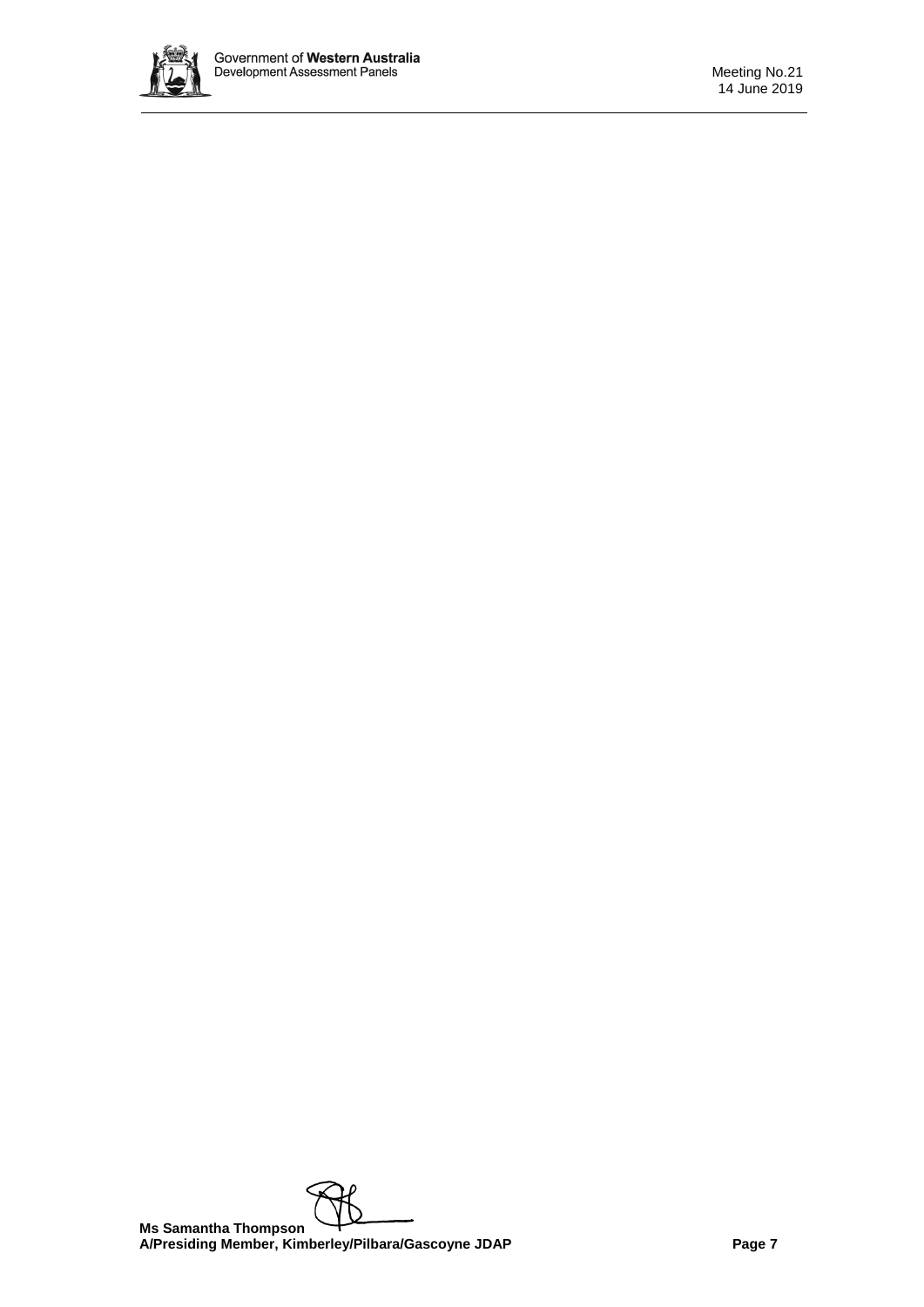

# **9. Form 2 – Responsible Authority Reports – Amending or cancelling DAP development approval**

| <b>Proposed Amendments:</b><br>the original decision<br><b>RFF Pty Ltd</b><br>Applicant:<br>Owner:<br>Eradu Pty Ltd<br>City of Karratha<br>Responsible Authority:<br>DP/13/00062<br>DAP File No: | 9.1 | <b>Property Location:</b><br><b>Development Description:</b> | Lot 500 Madigan Road, Stove Hill<br><b>Workforce Accommodation</b><br>Form 2.3 - Amendment to Condition 3 and 22 of |
|--------------------------------------------------------------------------------------------------------------------------------------------------------------------------------------------------|-----|--------------------------------------------------------------|---------------------------------------------------------------------------------------------------------------------|
|--------------------------------------------------------------------------------------------------------------------------------------------------------------------------------------------------|-----|--------------------------------------------------------------|---------------------------------------------------------------------------------------------------------------------|

# **REPORT RECOMMENDATION**

**Moved by: Cr Grant Cucel <b>Seconded by:** Mr Vernon Butterly

That the Kimberley/Pilbara/Gascoyne JDAP resolves to:

1. **Refuse** DAP Application reference DP/13/00062 and accompanying plans (Attachment 2) in accordance with Clause 68 of Schedule 2 (Deemed Provisions) of the *Planning and Development (Local Planning Schemes) Regulations 2015*, and the provisions of the City of Karratha Local Planning Scheme No. 8 for the following reasons:

### **Reasons**

- 1. The proponent has not specified a construction project associated with the proposed development, as required by Council Workforce Accommodation Policy DP10;
- 2. The proponent has not made substantial progress towards implementing the development, as specified by the Kimberley/Pilbara/Gascoyne Joint Development Assessment Panel as one of the criteria for determining whether extensions to the substantially commenced period should be approved; and
- 3. The planning framework has changed through Council adopting Amendment No.39 for final approval, which would make Workforce Accommodation a use not permitted in the Rural Residential zone that applies to the portion of Lot 500 subject of the proposed expansion.

# **The Report Recommendation was put and CARRIED (3/2).**

- For: Mr Vernon Butterly Cr Grant Cucel Cr Evette Smeathers
- Against: Ms Samantha Thompson Mr Patrick Dick

**REASON:** In accordance with details contained in the Responsible Authority Report.

**Ms Samantha Thompson A/Presiding Member, Kimberley/Pilbara/Gascoyne JDAP Page 8**